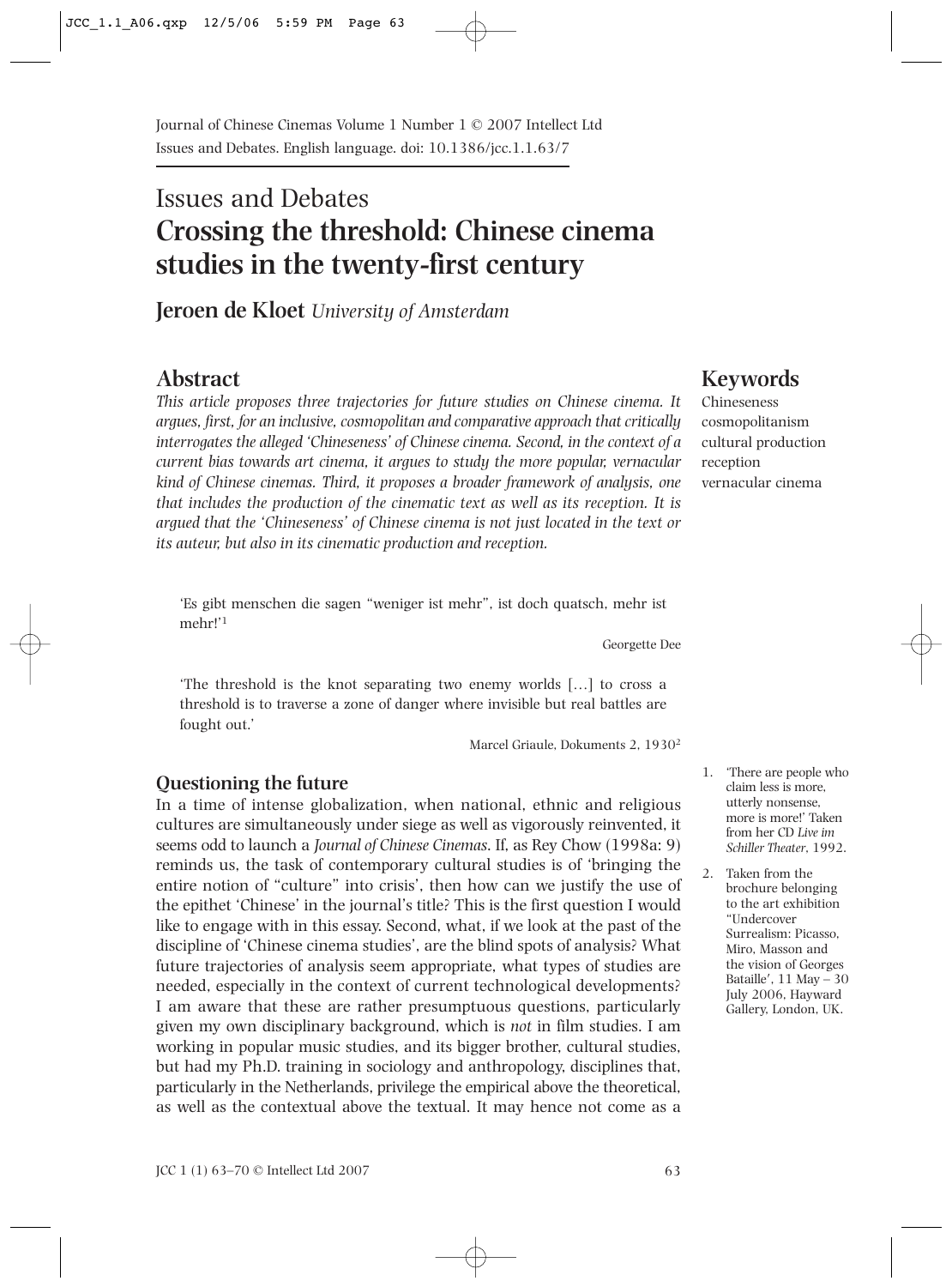surprise that I will argue for more interdisciplinary cross-fertilization, in order to reclaim both the empirical as well as the contextual in the field of Chinese cinema studies.

#### **Whose Chineseness?**

To speak of Chinese cinema seems only possible if we insist on reading 'Chinese' as constantly put in between quotation marks in order to resist any possible reification and instead liberate 'Chineseness' into a contradictory array of practices, experiences and pasts. This quest for interrogating cultural epithets reminds me of the editorial to the inaugural issue of the journal Inter-Asia Cultural Studies, titled 'Problematizing "Asia"'. There, the editors claimed that 'there is a need to question and critique the rhetorical unities of both the "rise" and of "Asia"' (Chen and Chua 2000: 5). It seems appropriate to ask the reader to embark on a similar project for the Journal of Chinese Cinemas – and the plural form used for cinema in the journals' title already hints at this. It is not my intention to repeat theoretical arguments on the dangers of any possible reification of culture (Ang 2001; Baumann 1999; Benhabib 2002; Chow 1998a, 1998b; Chun 1996 Lim 2006a). I think it suffices to observe that particularly in a time when 'the rise of China' is very much en vogue in popular discourse, when the Chinese authorities opt for nationalism rather than communism as the ideological glue of society, it becomes all the more urgent to be suspicious of any possible articulation of Chineseness.

However, rather than debunking the notion of Chineseness altogether – which seems like a senseless ontological enterprise anyway given its current popularity – the challenge lies, I believe, in unpacking its multiple and often contradictory articulations, to open up a whole domain of possible Chinesenesses as it were. It is important, then, to try to be as inclusive as possible, and develop a keen eye on intercultural movements of Chinese cinemas, and, indeed, insist on its plurality. The diasporic cinema within and outside Asia should undoubtedly be included (e.g. Ang Lee, John Woo), but also 'western' appropriations of 'Chinese' cinema, including The *Matrix* trilogy by the Wachowski brothers and Tarantino's Kill Bill. Studies that, for example, unfold and scrutinize the Chineseness of Brokeback Mountain may inspire new theorizations on cultural proximity and intercultural communication, just as an analysis of the 'Chinese' elements in the oeuvre of Oliver Stone may do so.

I consequently argue for a cosmopolitan sensitivity in the emerging discipline of Chinese film studies, a quest for a deterritorializing mode of analysis that liberates rather than confines the Chineseness of 'Chinese' cinemas. In employing the idea(l) of cosmopolitanism, I am inspired by the writings of Beck (2002). In his plea for what he coins a methodological cosmopolitanism, he writes: 'Methodological nationalism is about the future implications of a nationally shared past, an imagined past; while methodological cosmopolitanism is about the present implications of a globally shared future, an imagined future' (Beck 2002: 27). In Beck's view, the current implosion of the dichotomy between national and international turns us necessarily into cosmopolitan citizens, due to the irretrievable processes of globalization. However, Beck does not as much criticize the nation state as such, or for the same token the idea of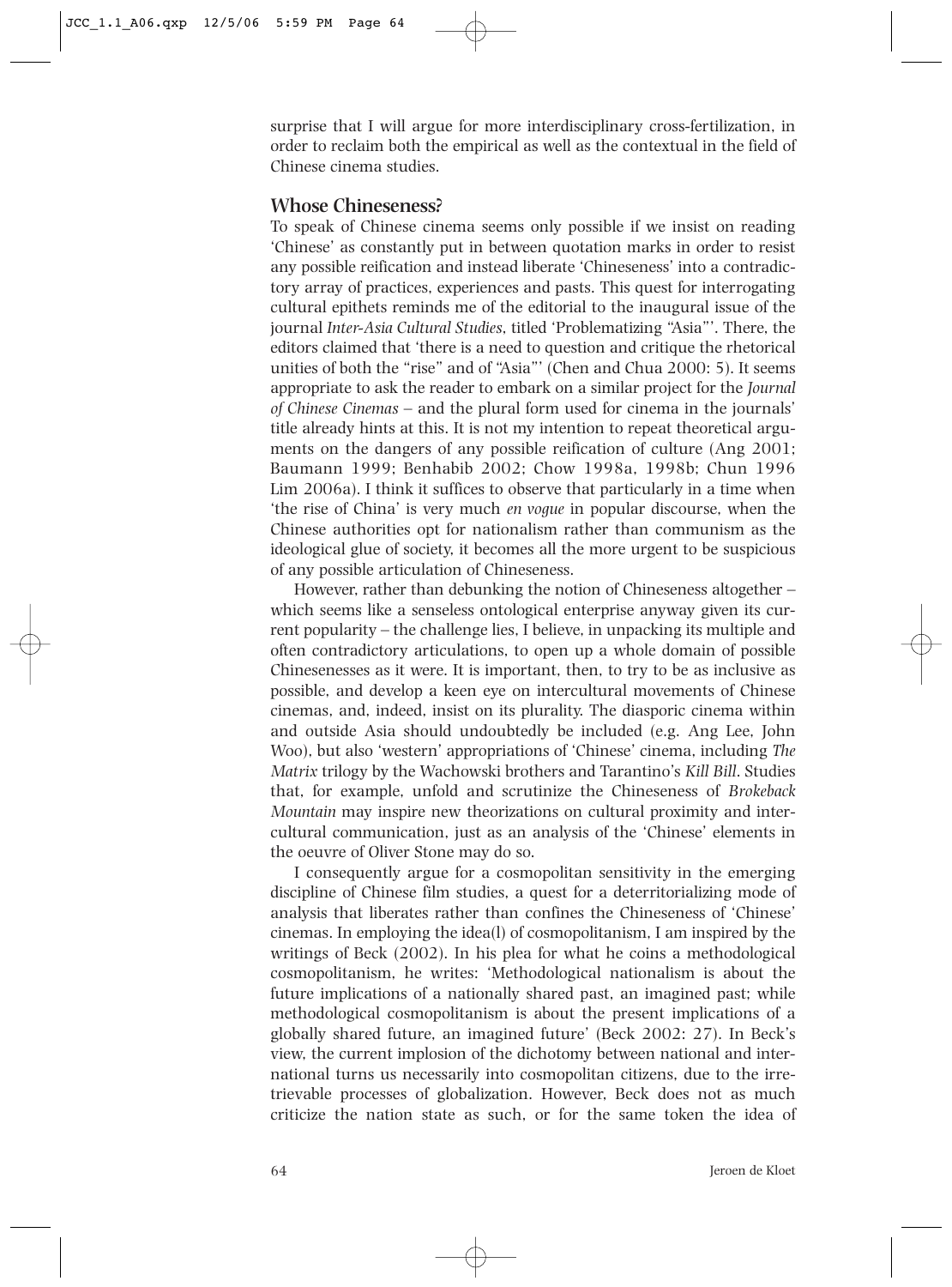Chineseness, but he argues for its rethinking. In his view (Beck 2002: 26), 'a cosmopolitan social theory and social science ask about the complicated accommodations, alliances and creative contradictions between the nationstate [or, indeed, 'Chineseness'] and mobile capital, between the hidden cosmopolitanization of nation-state societies and national identities and institutions, between cosmopolitanism and nationalism'.

#### **Future trajectories**

My first proposition for the future studies of Chinese cinema thus calls for a cosmopolitan take, one that advocates, or better, necessitates, an inclusive and comparative approach, while at the same time is highly sensitive to the subtle differences within that univocal term 'Chinese', an approach that searches for the possibilities of hyphenation, if not pollution of Chineseness. The comparative approach is not without its dangers. In her most recent book, Rey Chow points at the politics involved in comparative research, and observes an 'asymmetrical distribution of cultural capital and intellectual labor so that cultures of Europe [...] tend to be studied with meticulousness while cultures on the margins of Europe [...] may simply be considered examples of the same geographical areas' (Chow 2006: 77). I would argue for an overcoming of these global cultural imbalances by insisting on a comparative approach within the fragmented domain of Chinese film studies. In her reflections on area studies, Chow argues that its 'apparently monolingual, monocultural, or mononational investigations [...] should be understood as full-fledged comparative projects, their precarious and enigmatic enunciations bearing testimony to an interlingual, intercultural, and international historicity that exposes the positivistic limits of the (Western) human sciences' (Chow 2006: 85). Studies of 'Chinese' cinema are, indeed, 'full-fledged comparative projects'. These comparisons may be either temporal or spatial but they do not have to be, as the cosmopolitan can also be traced within a singular text.

Second, when looking at past studies of Chinese cinema I cannot help but observe a bias towards the cultural, the artistic and the auteur, that is, a bias towards the type of cinema that travels so well globally. One can readily locate studies of the work of Zhang Yimou (Chow 1995), Clara Law (Yue 2004), Chen Kaige (McDougall 1991), Tsai Ming-liang (Lim 2006b, chapter 5), Wong Kar-wai (Chow 1999) and Fruit Chan (Cheung 2004), to name but a few. What remains more obscure are the more popular forms of Chinese cinema: the comedies of Stephen Chow, for example, cop movies like the *Infernal Affairs* trilogy, the New Year releases of Feng Xiaogang as well as animation series like Toe Yuen's McDull, not to mention a host of other even less known productions which would never be screened outside their local confines.

There are quite a few exceptions that counter this observation, mostly studies that focus on the presumably Chinese genre of martial arts film. For example the edited volume from Meaghan Morris et al., titled Hong Kong Connections: Transnational Imagination in Action Cinema that, resonating with my first point, takes a decisively cosmopolitan approach (Morris et al. 2005), as well as studies on Asian Hollywood star Jackie Chan (Fore 1997) and the work of John Woo (Williams 1997), among other studies on martial art cinema (Hunt 2003; Lo 2005; Pang and Wong 2005;

65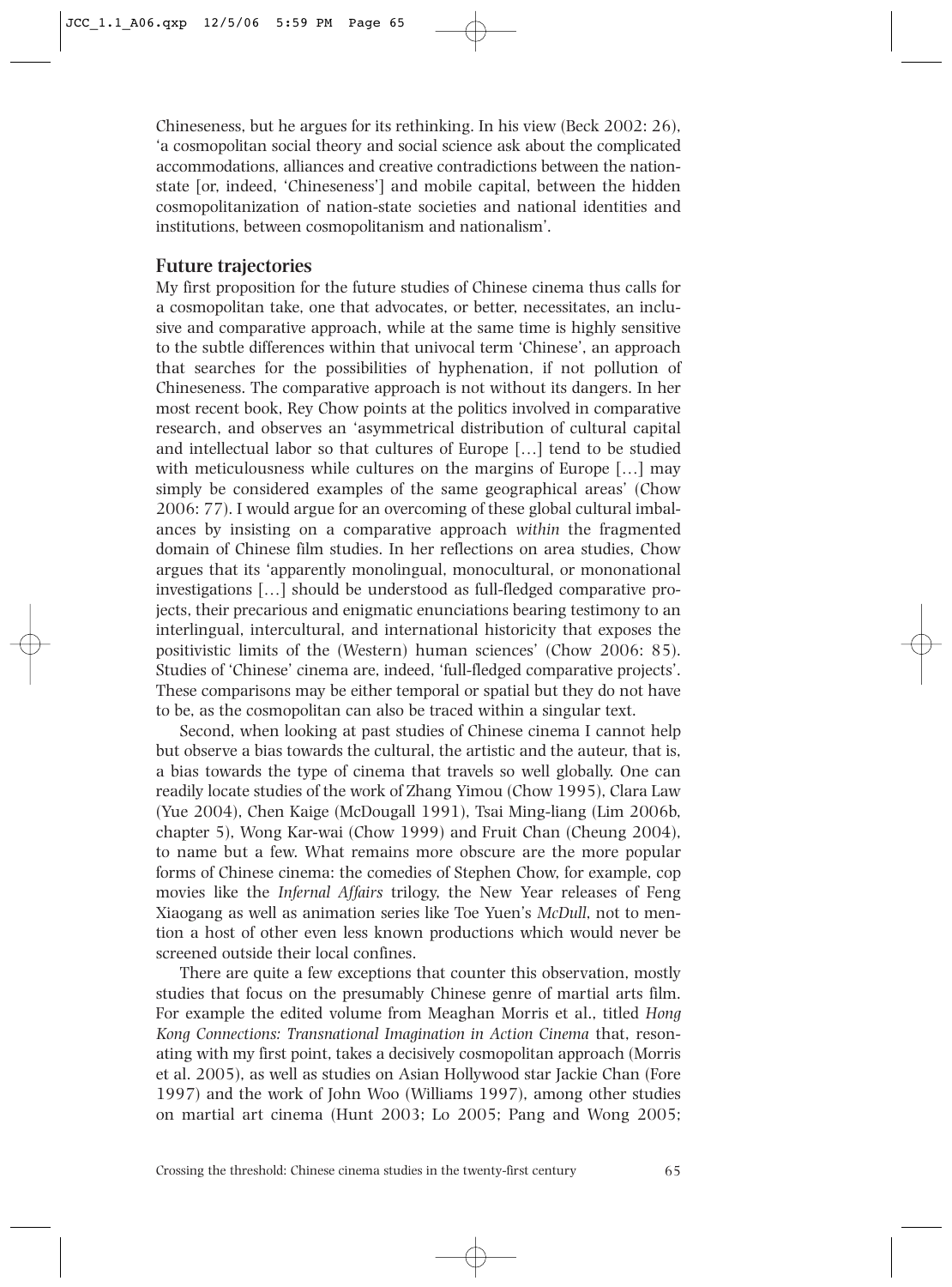Prashad 2003; Shu 2003). However, though by no means absent, studies on the truly *popular* Chinese cinema are relatively scarce when compared to studies on art-house cinema. It is hence important to include the most popular forms of Chinese cinema, paradoxically because these are the films that attract many audiences and so few film scholars. These texts may open up alternative readings of what constitutes Chinese cinema. They may well be considered the vernacular of Chinese cinema (Hansen 1999), and ultimately compel us to rethink the film studies that 'do' Chinese cinema. Such analyses, I must add, ought to remain sensitive to the danger on the other end, namely that of celebrating the banal – the pitfall of quite some cultural studies' scholarly work (see Morris 1988).

My third and more elaborate point proposes a move away from the textual to the contextual. The field of cinema studies shows a bias towards the textual. Given its disciplinary past - most film studies departments are part of the humanities - this comes as no surprise. However valuable a lucid textual analysis may be, it tends to ignore both the production process of movies – like its underpinning political economy of, for example, production conglomerates and movie festivals – as well as the moment of reception. Moreover, film scholars tend to be dismissive if not ignorant about technological developments, when these in fact strongly impact upon the ways audiences use movies in their everyday lives.

Let me cite a brief example to illustrate how 'Chinese' viewing habits may have a bearing on how we study Chinese cinema. Despite the time I have spent in mainland China, my Chinese friends never asked me to join them to go to the cinema. Instead, they would invite me home to watch DVDs. These evenings of watching DVDs together were as much, or probably even more, a performance of one's economic capital than of one's cultural capital. Big-screen plasma TVs were linked to advanced Dolby surround sound systems. Piles of pirated DVDs provided ample choice, ranging from the latest Hollywood blockbuster to, though quite rarely, Chinese art-house cinema. Their very eclectic consumption pattern is indicative of the upcoming middle classes of China, which signals above all a strong desire to become part of Planet Hollywood. Watching DVDs also entails several technological possibilities denied to cinema projection, such as viewing by chapters not necessarily according to the chronology intended by the director, freezing, slow motioning or fast forwarding chosen images or fragments, or being exposed to a variety of extra-filmic information (interview with the director, production documentary, etc.). When analysing cinema, it is crucial to take these different (technologized) contexts of reception into serious consideration and include them in our scholarly work.

Tsai Ming-liang's Goodbye, Dragon Inn is a tribute to cinema, or more precisely, to movie-going. The movie is drenched in a bitter nostalgia for a time when the cinemas were full and audiences could indulge in the collective intimacy of watching a movie together. In one long shot the camera looks into the theatre, filled with empty chairs. One can lament this situation, as Tsai Ming-liang does. Shortly after the shooting of the movie, the Fu-Ho theatre where Tsai's film is set indeed closed down. This may at first sight seem a bizarre twist of fate, when life starts imitating art, further strengthening the assumed irrevocability of the decline of movie-going. Instead, it is more a case of art trying to resuscitate life, since Tsai Ming-liang deliberately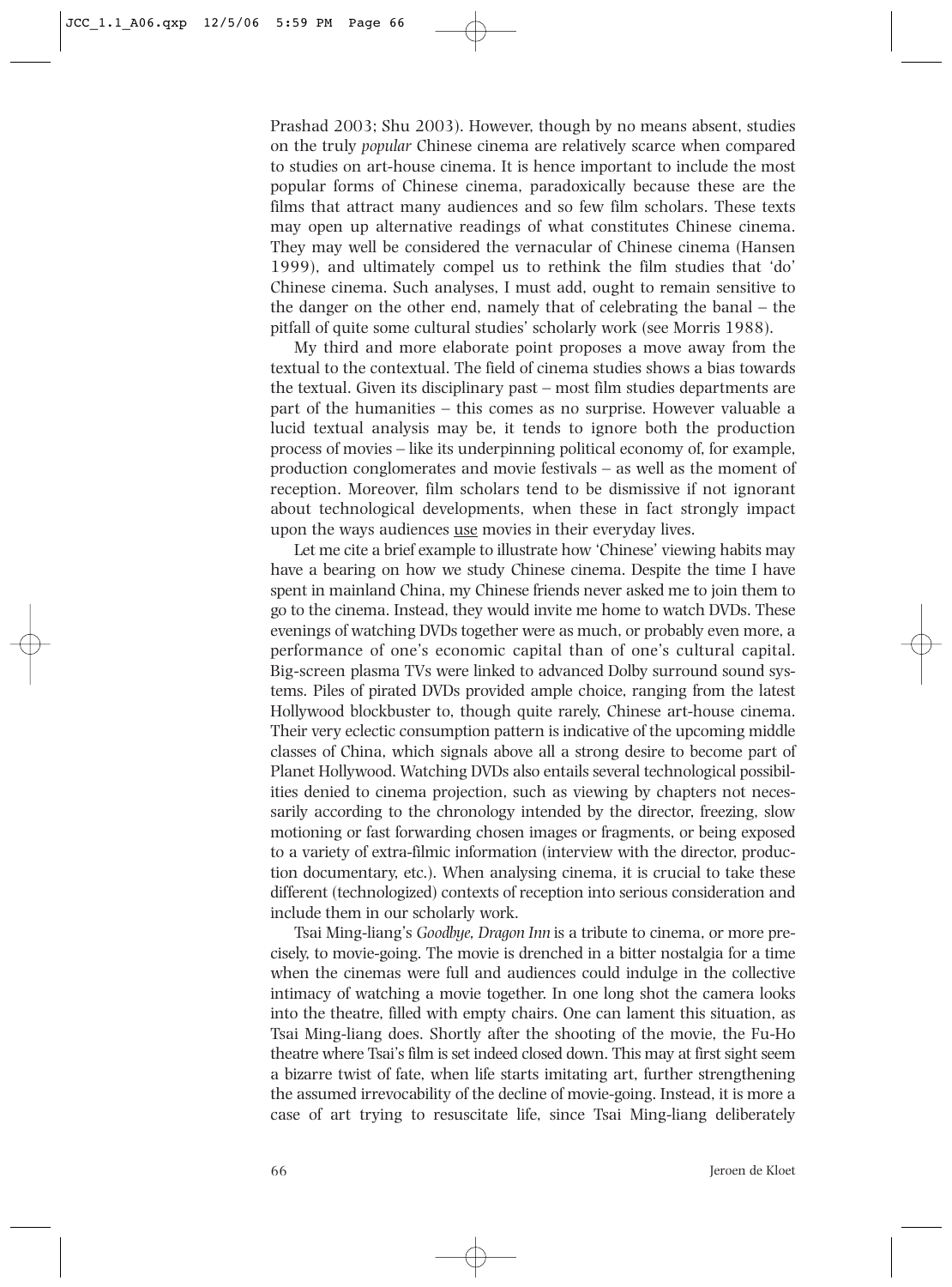secured the location to shoot the movie with the knowledge that it was going to be demolished. But one can also hold higher hopes, and believe that new multiplex theatres can change the tide. One can ignore these changes, and insist on the power of the cinematic text itself (justifying it to be the only object worthy of study). Or, and this is the direction I think film studies should take, one can try to grasp the changes taking place, analyse them, and try to gauge their impact on the cinematic experience of the twenty-first century. This would require a broader framework of analysis, one that tries to situate the text in its context. It requests a more elaborate theoretical framework, including, for example, not only Gilles Deleuze and Rey Chow but also Pierre Bourdieu and Bruno Latour; it also demands a more encompassing array of methodological tools, combining, for example, ethnography with semiotics. It would require, above all, an attempt to bridge the disciplinary gap between the humanities and the social sciences.

Watching a DVD with a group of friends is fundamentally different from going to the cinema, which makes it all the more remarkable that film studies pays only scant attention to these changes in reception.<sup>3</sup> Watching DVDs with friends can be read as a negotiation of a class-related Chinese cultural identity. In the future, further convergence between computer, television and cinema – and China may well be an early adaptor here – will have a profound impact on the way we do film studies. To insist on purely textual analyses of cinema will prove increasingly inadequate, while the context of reception will gain importance. This is not to argue against textual analysis, but instead, current studies need to be complemented by studies of, first, the political economy that produces the text (see Stringer 2003 and Wasko 1994, 2003). For example, film festivals seem to play an increasingly important role in promoting certain directors while ignoring others (De Valck 2006). How does Chinese cinema operate in this global market of art cinema, which mechanisms of inclusion and exclusion, which rituals of sacralization produce which types of Chinese cinema?

Second, different modes of reception call for in-depth audience studies. The field of film audience studies is growing steadily over the past decade (see Austin 2002; Gripsrud 1998; Jancovich et al. 2003 and Staiger 2000), but further crossover with television studies, a field with a much longer history in audience research, remains important to develop sound methodological tools (Meers 2006). More ethnographic research will provide further insights in the context in which Chinese cinema is consumed, how it is ingrained in the practices of everyday life. The 'Chineseness' of Chinese cinema is not just located in the text or its auteur, but also in both cinematic production and reception.

#### To conclude

At a time when cultural epithets like 'Chinese' are increasingly put under threat, if not erasure, a time also when the cinematic experience is profoundly challenged and disrupted, the launch of a Journal of Chinese Cinemas may sound like a last cry for help. Having the honour of being part of its editorial board, it may come as no surprise that I would argue exactly the opposite. Chineseness may have been deconstructed in the academia, but we happen to be living in a time when Chineseness sells, both inside and outside China. Rather than deconstructing Chineseness, it 3. The availability of, first, VCR and now DVD also changes the possibilities of analysis, as Thomas Elsaesser explained in his keynote lecture at the Society for Cinema and Media Studies conference in London, April 2005. Whereas in the early cinophile days of film studies an analysis would generally be based on the cinema experience, the video and DVD facilitates multiple viewings of films, potentially distancing the analysis from the actual viewing experience.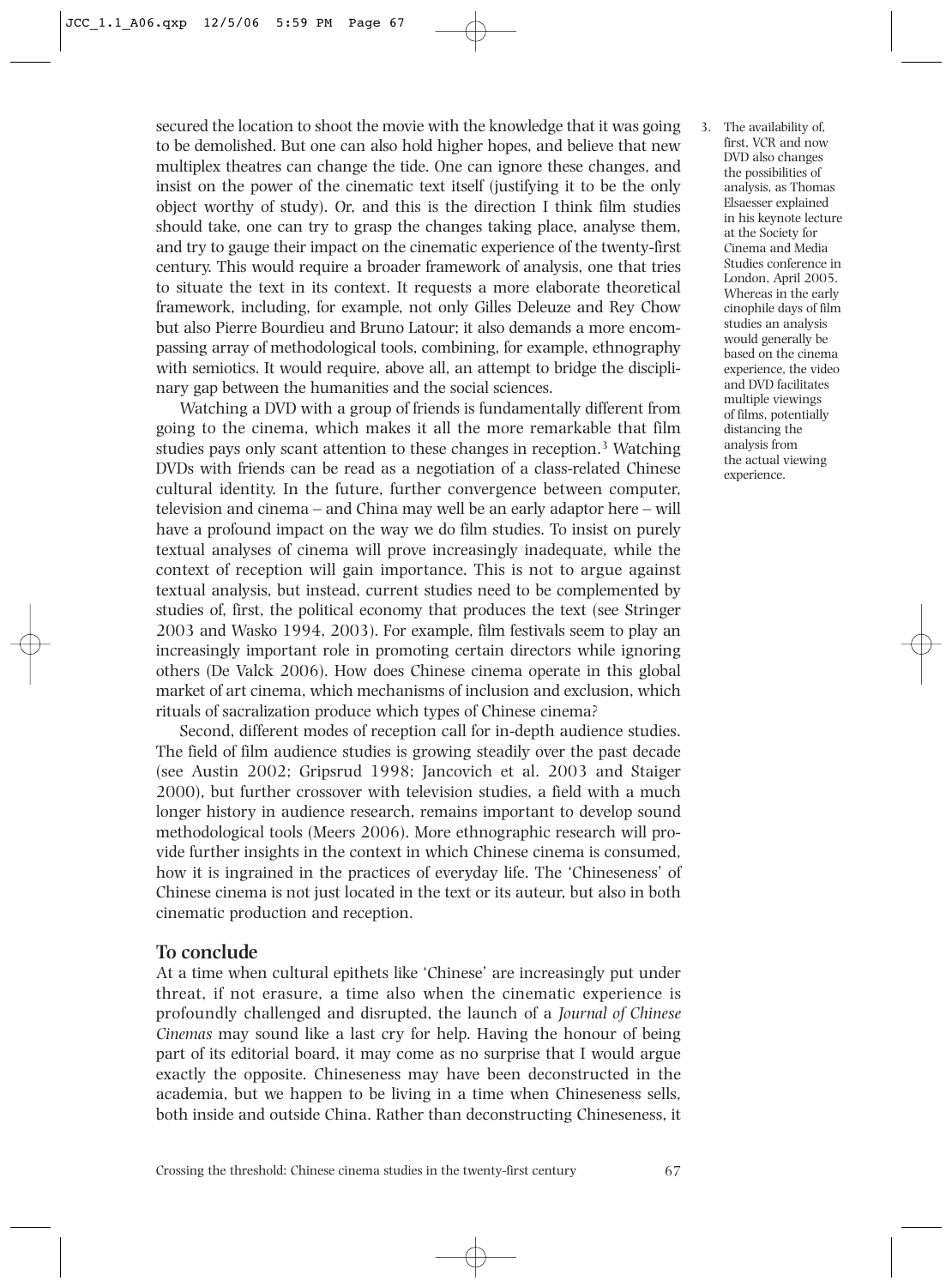may turn out to be more valuable to insist on its plurality – hence the importance to speak of Chinese cinemas. This requires, as I have argued in this essay, a cosmopolitan take on Chinese cinema, a take that is sensitive to both time and place, and that insists on a comparative approach so as to interrogate and subvert the univocality of Chineseness so often assumed in popular (and unfortunately so, also academic) discourse.

Studies of Chinese cinema should not only try to include film adaptations and appropriations outside the 'Chinese' realm (such as The Matrix), but also to include the most popular, the types of cinema that do not make it to festivals, that do not receive critical acclaim yet attract large audiences. Popular cinema deserves an equal space beside the art-house cinema that now dominates Chinese cinema studies. Echoing Mao Zedong's hundred flowers appeal, my plea is, simply, for *more* studies: more studies that examines how the festival circuit makes and breaks names; how producers market a movie, and may thereby limit its potential polysemy; how animations present an alternative to Disney; more studies, also, that contemplate on the cultural particularities of the reception of movies, that try to theorize on the uses of cinema by audiences in the formation of their identity in everyday life. How does the DVD mode of reception articulate Chineseness, and what does this tell us about the cinematic experience of the twenty-first century, and its potential futures? I argue, in short, for more intellectual curiosity and less academic disciplinarity.

#### Works cited

Ang, I. (2001), On Not Speaking Chinese, London: Routledge.

- Austin, T. (2002), Hollywood, Hype and Audiences, Manchester: Manchester University Press.
- Baumann, G. (1999), The Multicultural Riddle: Rethinking National, Ethnic and *Religious Identities, L*ondon: Routledge.
- Beck, U. (2002), 'The Cosmopolitan Society and its Enemies', Theory, Culture & Society, 19: 1-2, pp. 17-44.
- Benhabib, S. (2002), The Claims of Culture: Equality and Diversity in the Global Era. Princeton: Princeton University Press.
- Chen, K.H. and B.H. Chua (2000), 'Editorial Statement', Inter-Asia Cultural Studies, 1: 1, pp. 5-6.
- Cheung, E.M.K. (2004). 'The City that Haunts: The Uncanny in Fruit Chan's Made in Hong Kong', in E.M.K. Cheung and Y.W. Chu (eds.), Between Home and World -A Reader in Hong Kong Cinema, Oxford: Oxford University Press, pp. 352-368.
- Chow, R. (1995), Primitive Passions: Visuality, Sexuality, Ethnography, and Contemporary Chinese Cinema, New York: Columbia University Press.
- (1998a), Ethics After Idealism Theory Culture Ethnicity Reading, Bloomington: Indiana University Press.
- (1998b), 'On Chineseness as a Theoretical Problem', Boundary 2, 25: 3, pp.  $1-24$ .
- (1999), 'Nostalgia of the New Wave: Structure in Wong Kar-wai's Happy Together', Camera Obscura, 42, pp. 30-49.
- (2006), The Age of the World Target Self-Referentiality in War, Theory, and Comparative Work. Durham, NC: Duke University Press.
- Chun, A. (1996), 'Fuck Chineseness: On the Ambiguities of Ethnicity as Culture as Identity', Boundary 2, 23: 2, pp. 111-38.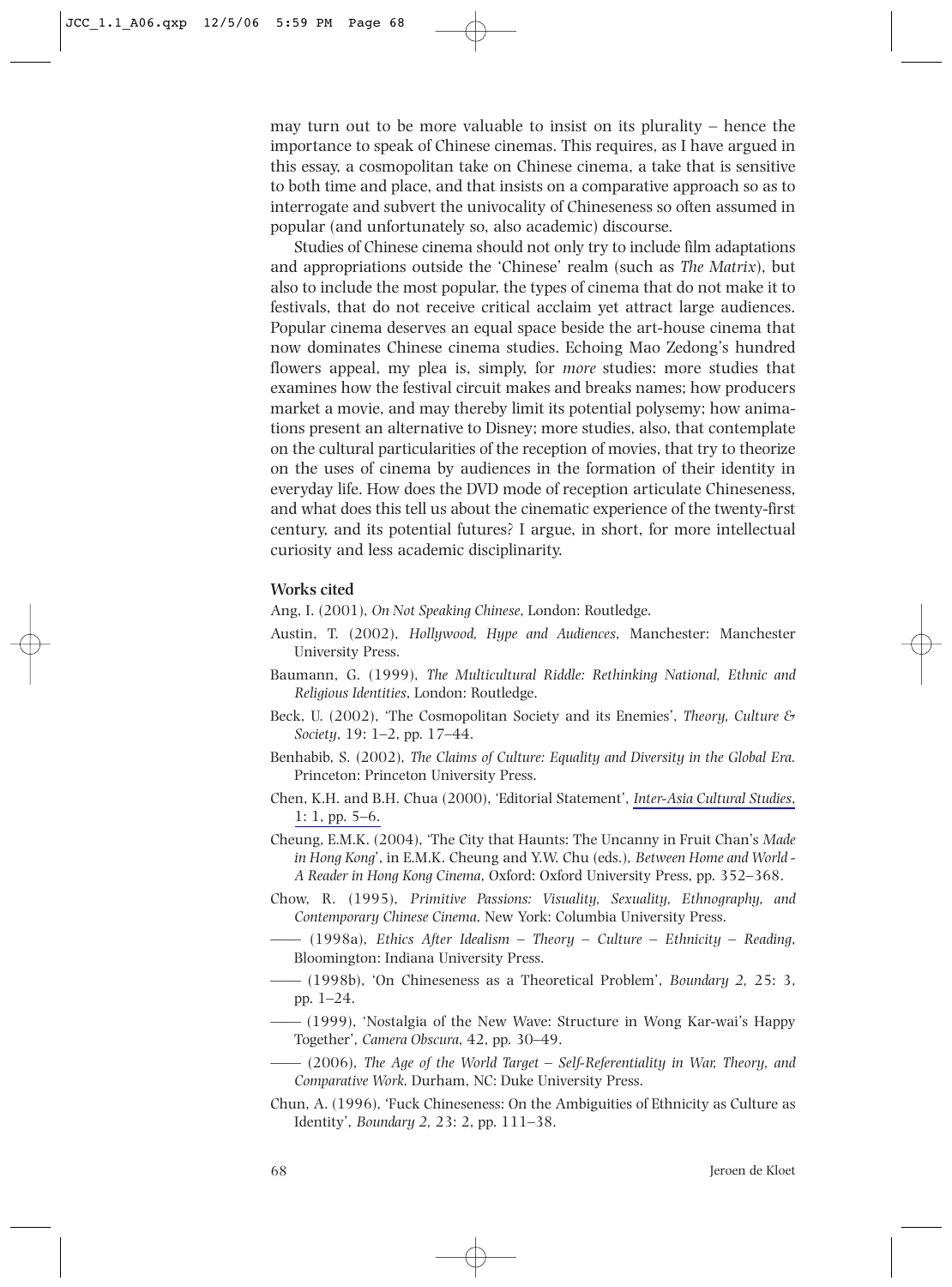- De Valck, M. (2006), 'Film Festivals: History and Theory of a European Phenomenon that Became a Global Network', Ph.D. thesis, Amsterdam: ASCA.
- Fore, S. (1997), 'Jackie Chan and the Cultural Dynamics of Global Entertainment', in S. Lu (ed.), Transnational Chinese Cinema: Identity, Nationhood, Gender. Honolulu: University of Hawaii Press, pp. 239-64.
- Gripsrud, J. (1998), 'Film Audiences', in J. Hill and P. Church Gibson (eds.), The Oxford Guide to Film Studies, Oxford: Oxford University Press.
- Hansen, M. (1999), 'The Mass Production of the Senses: Classical Cinema as Vernacular Modernism', Modernism/Modernity, 6: 2, pp. 59-77.
- Hunt, L. (2003), Kung Fu Cult Masters: From Bruce Lee to Crouching Tiger. London: Wallflower Press.
- Jancovich, M., Faire, L. and Stubbings, S. (eds.) (2003), The Place of the Audience: Cultural Geographies of Film Consumption, London: British Film Institute.
- Lim, S.H. (2006a), 'Queering Chineseness: Searching for Roots and the Politics of Shame in (Post)Colonial Singapore', in J. de Kloet and E. Jurreins (eds.), Cosmopatriots: Globalization, Patriotism, Cosmopolitanism in Contemporary Asian Culture, Amsterdam and New York: Rodopi.
- (2006b), Celluloid Comrades: Representations of Male Homosexuality in Contemporary Chinese Cinemas, Honolulu: University of Hawaii Press.
- Lo, K.C. (2005), Chinese Face/off: The Transnational Popular Culture of Hong Kong, Urbana and Chicago: University of Illinois Press.
- McDougall, B. (1991), The Yellow Earth, Hong Kong: Chinese University Press.
- Meers, P. (2006), 'Fandom en Blockbusters: Aanzet tot een Typologie van Lord of the Rings-fans', Tijdschrift voor Communicatiewetenschap, 34: 1, pp. 69-87.

Morris, M. (1988), 'Banality in Cultural Studies', Discourse, 10, pp. 3-29.

- Morris, M., Li, S.L. and Chan, S. (eds.) (2005), Hong Kong Connections: Transnational Imagination in Action Cinema, Hong Kong: Hong Kong University Press.
- Pang, L.K. and Wong, D. (eds.) (2005), Masculinities and Hong Kong Cinema, Hong Kong: Hong Kong University Press.
- Prashad, V. (2003), 'Bruce Lee and the Anti-imperialism of Kung Fu: A Polycultural Adventure', Positions - East Asia Cultural Critique, 11: 1, pp. 51-90.
- Shu, Y. (2003), 'Reading the Kung Fu Film in an American Context: From Bruce Lee to Jackie Chan', Journal of Popular Film and Television, 31: 2, pp. 50–59.
- Staiger, J. (2000), Perverse Spectators: The Practices of Film Reception, New York: New York University Press.
- Stringer, J. (ed.) (2003), Movie Blockbusters, London: Routledge.
- Wasko, J. (1994), Hollywood in the Information Age, Cambridge: Polity Press. -(2003), How Hollywood Works, London: Sage.
- Williams, T. (1997), 'Space, Place and Spectacle: The Crisis Cinema of John Woo', Cinema Journal, 36: 2, pp. 67-84.
- Yue, A. (2004), 'Migration-as-Transition: Pre-Post-1997 Hong Kong Culture in Clara Law's Autumn Moon', in E.M.K. Cheung and Y.W. Chu (eds.), Between Home and World - A Reader in Hong Kong Cinema, Oxford: Oxford University Press, pp. 224–247.

#### **Suggested citation**

Kloet, J. de (2007), 'Crossing the threshold: Chinese cinema studies in the twenty-first century', Journal of Chinese Cinemas 1: 1, pp. 63-70, doi: 10.1386/jcc.1.1.63/7

Crossing the threshold: Chinese cinema studies in the twenty-first century